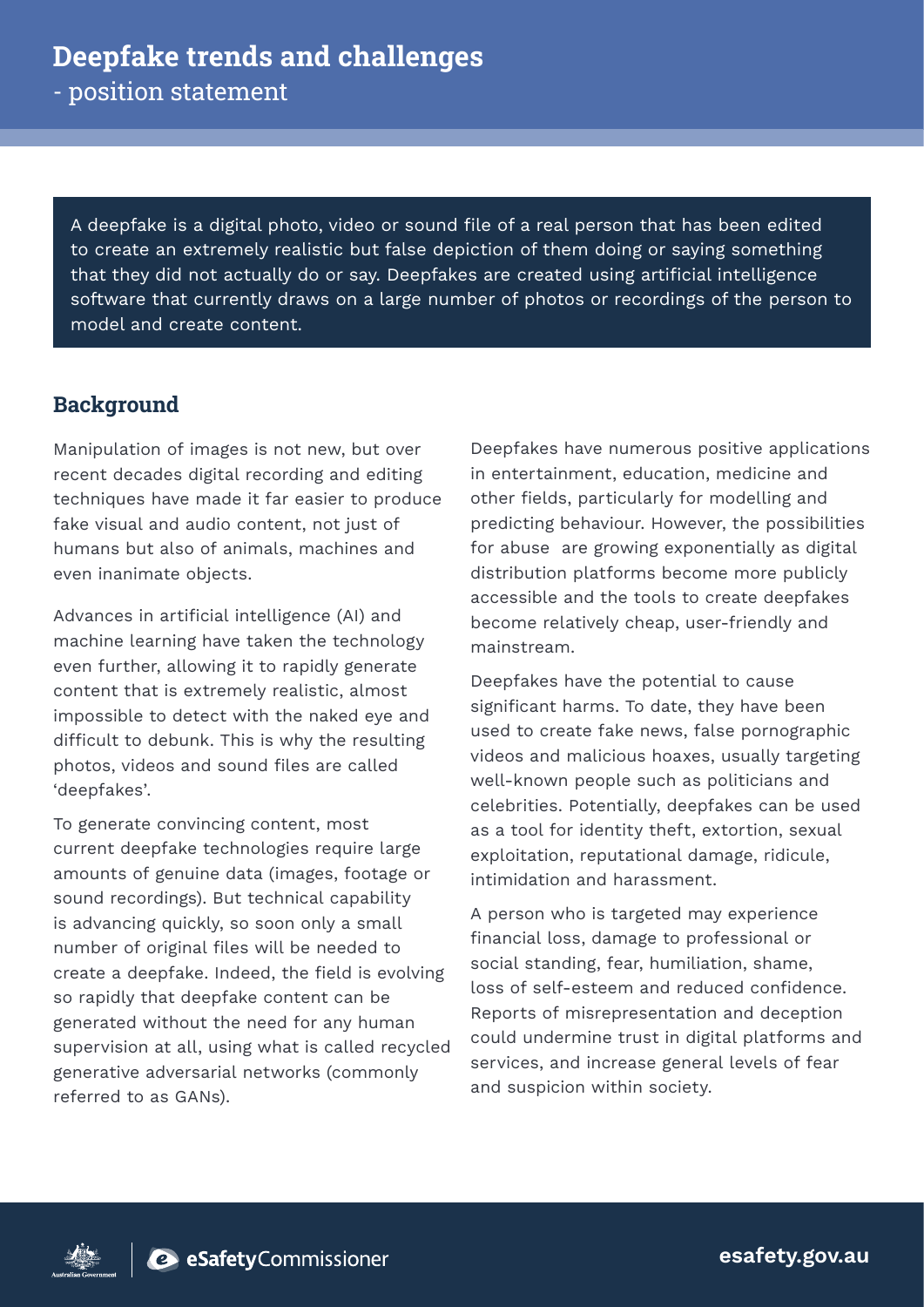#### **Recent coverage**

As advances in deepfake technology gather pace, and apps and tools are emerging that allow the general public to produce credible deepfakes, concerns are growing about the potential for harm to both individuals and society.

As noted in a blogpost by eSafety Commissioner Julie Inman Grant, [Fighting](https://www.esafety.gov.au/newsroom/blogs/fighting-deepfakes-arms-race)  [the deepfakes arms race](https://www.esafety.gov.au/newsroom/blogs/fighting-deepfakes-arms-race) (October 2019), the development of innovations to help identify deepfakes is not yet keeping pace with the technology itself. More companies could be testing blockchain technology, digital watermarking, digital signatures and other tracking and tracing tools as deepfake detection solutions. However, using deepfakes to target and abuse others is not simply a technology problem. It is the result of social, cultural and behavioural issues being played out online. The Australian Strategic Policy Institute's recent report, Weaponised deepfakes (April 2020), highlights the challenges to security and democracy that deepfakes present — including heightened potential for fraud, propaganda and disinformation, military deception and the erosion of trust in institutions and fair election processes.

The risks of deploying a technology without first assessing and addressing the potential for individual and societal impacts are unacceptably high. Deepfakes provide yet another example of the importance of Safety by Design to assist in anticipating and engineering out misuse at the get-go.

### **eSafety approach**

A holistic approach is needed to counter the negative impacts of deepfakes. eSafety leads this approach in Australia, working with industry and users to address the issue.

Our work includes the following:

- Raising awareness about deepfakes so Australians are provided with a reasoned and evidence-based overview of the issue and are well-informed about options available to them.
- Supporting people who have been targeted through a complaint reporting system. Any Australian whose photo or video has been digitally altered and shared online can contact eSafety for help to have it removed.
- Preventing harm through developing educational content about deepfakes, so Australians can critically assess online content and more confidently navigate the online world.
- Supporting industry through our Safety by Design initiative which helps companies and organisations to embed safety into their products and services.
- Supporting industry efforts to reduce or limit the redistribution of harmful deepfakes by encouraging them to develop:
	- policies, terms of service and community standards on deepfakes
	- screening and removal policies to manage abusive and illegal deepfakes
	- methods to identify and flag deepfakes to their community.



esafety.gov.au